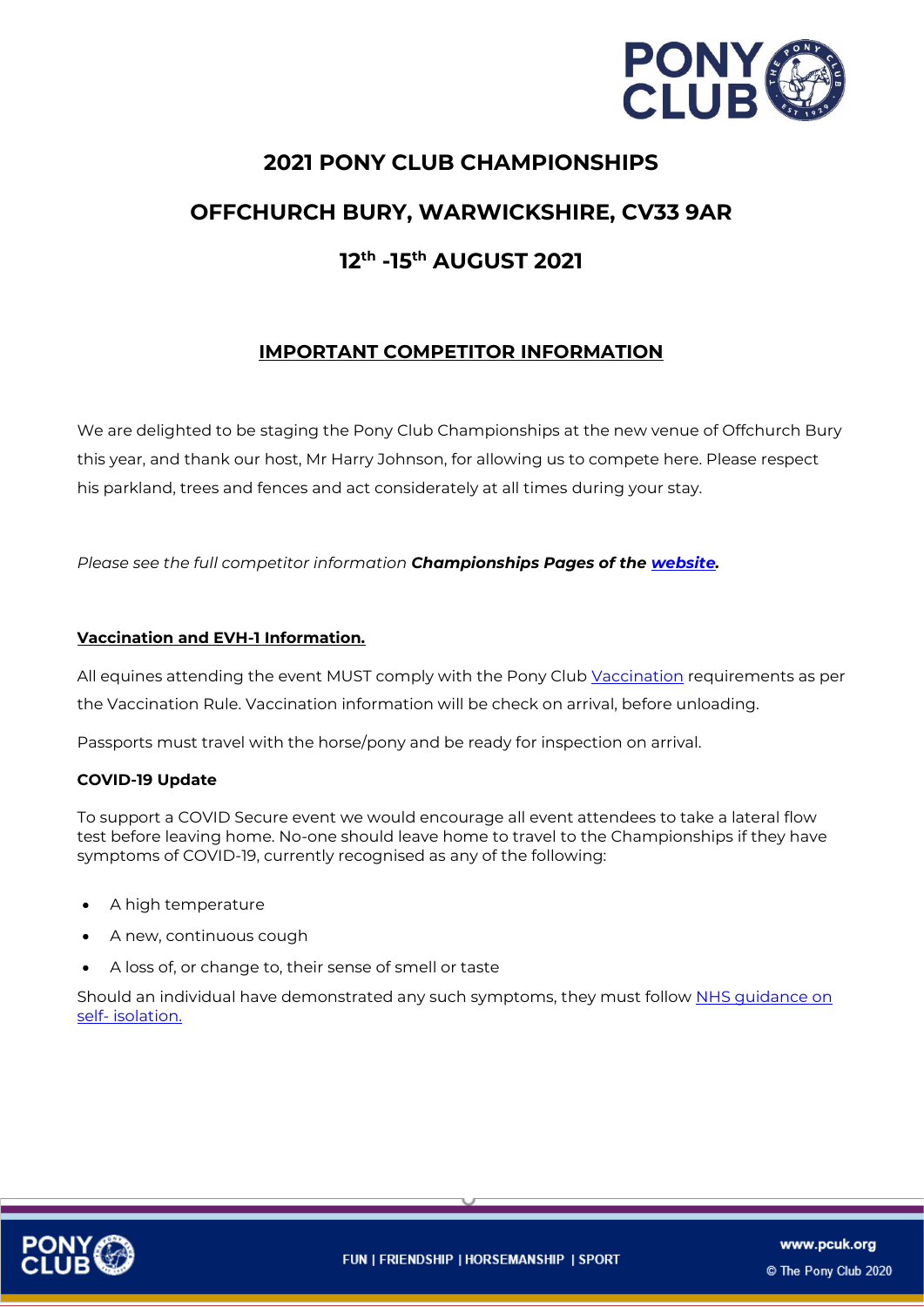

#### **Site Information**

**There is a map of the Site is available on the Championships Pages of the [website.](https://pages.pcuk.org/championships/)** Please make sure you lock your vehicles when unattended.

**Please ensure Dogs are on a lead at all times.** Please remember you MUST clean up after your dog!

Please place all rubbish in the skip provided on the campsite or take it home. Please do not just leave rubbish bags in the middle of the field. *Any broken glass must be cleared carefully.*

#### **Stabling**

Arrivals are permitted from 2pm on Thursday  $12<sup>th</sup>$  August and earlier arrivals may only take place with prior agreement.

Please proceed from the entrance directly to the Parking Area and unload horses /ponies. Please proceed with your horses/ponies to the veterinary check point, ensuring you have your horse passports with you. At the veterinary check point:

- a. vaccination records will be checked
- b. horse/pony identity will be checked against microchip or horse passport
- c. passports will be given a sticker to signify that the check process is complete
- d. you may then proceed through the gate into the stable field to your allocated stable

Please allow horses and ponies a good stretch before being stabled.

Please ensure you bring Hay/ Haylage, none is available on site. Local providers are available on the championships website.

One bale per night will be provided to competitors and feed/ hay is to be transported on to site.

The temporary stables need to be completely *mucked out* into a pile at the end of the stables when leaving. This must be done neatly as we are responsible for clearing all shavings and muck away ourselves. Please make sure the area around your stable is also left clean and tidy.

Farrier: available on site for the duration of the competition

Vet: Walnut Hill, these will be on site for the duration of competition and out of hours can be contacted on 01564794104

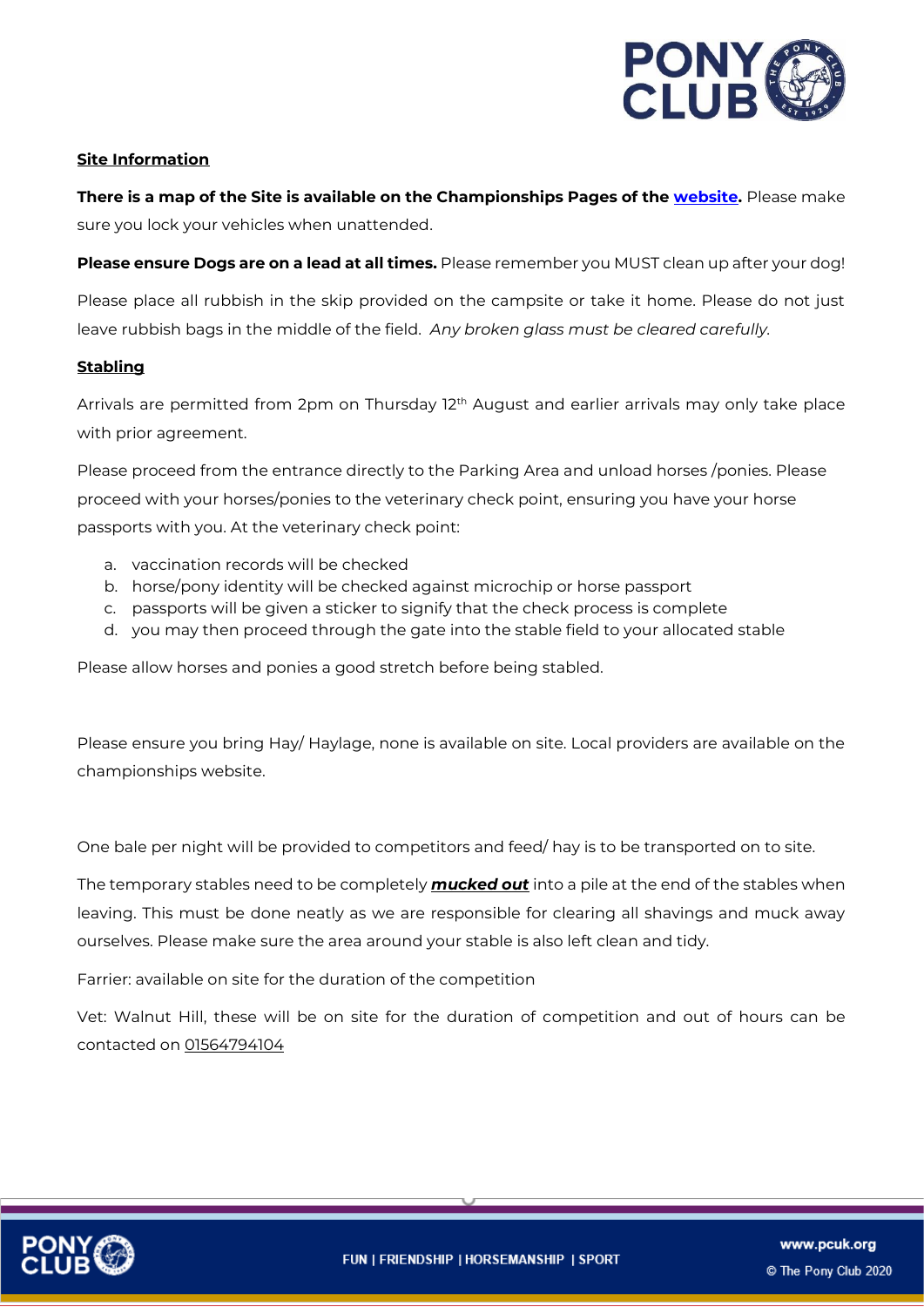

#### **Exercising**:

There is an area within the site that can be used to exercise horses, but please do not get too near to the arenas/ campsite.

Personal Exercise can take place and there are footpaths across the site that may be walked or ran as appropriate, please take care to ensure you adhere to the countryside code whilst moving through the site and agricultural land.

# **Catering**

Providers are available on site, we encourage you to make the most of the offering where possible and alternatives can be located in nearby Leamington Spa.

#### **Safeguarding**

In line with The Pony Clubs Safeguarding Policy this event is fully committed to safeguarding and promoting the wellbeing of all those members participating in The Pony Club Championships. As part of this commitment we have a contact on site at the Tournament- please contact the Sports Chair or Development Officers.

#### **Emergency Information:**

In the event of an emergency human or equine please contact:

- 1. Your Team Manager/ the sports chair (Mandy Donaldson)
- 2. Appropriate medical support:
	- a. During timetable first and veterinary cover can be sough on site
	- b. Out of competition times:
		- i. Medical assistance via 999
		- ii. The local Hospital The local Hospital with an Accident and Emergency department is Warwick Hospital, Lakin Rd, Warwick CV34 5BW
		- iii. The vets on call are listed above

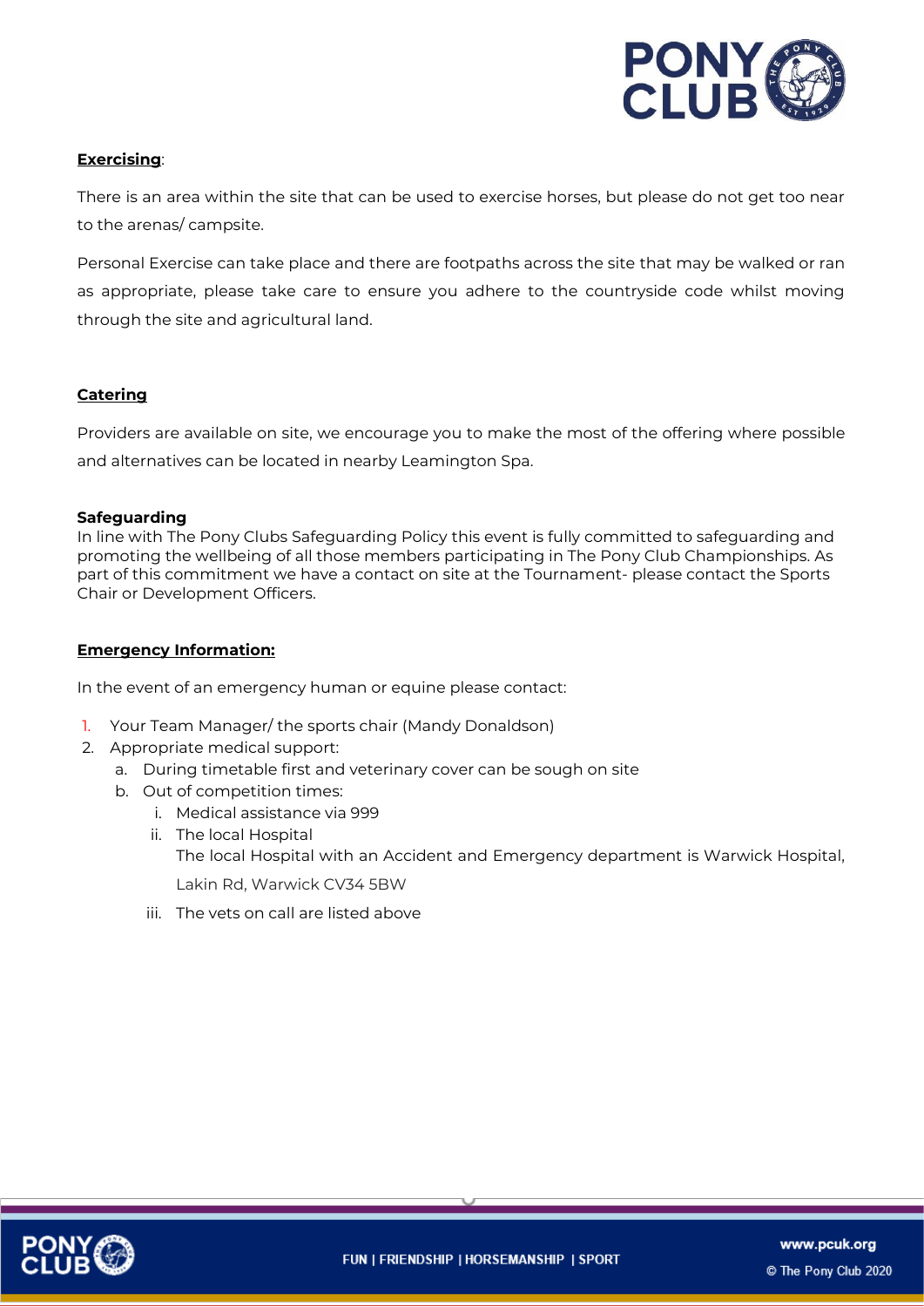

### **Sport Specific- Tetrathlon**

#### **Timetable**

| <b>Date</b>                      | <b>Activity</b>                 |
|----------------------------------|---------------------------------|
| Friday 13 <sup>th</sup> August   | Shoot- onsite at Offchurch Bury |
|                                  | Swim-                           |
| Saturday 14 <sup>th</sup> August | Cross Country for Open,         |
|                                  | Intermediate and Juniors,       |
|                                  | starting at 8:30am.             |
|                                  | Showjumping for Grassroots      |
|                                  | <b>Grassroots Prize Giving</b>  |
| Sunday 15 <sup>th</sup> August   | Run                             |
|                                  | <b>Prize Giving</b>             |

Full Competition timings available on Pony Club Results

#### *Further information*

A practice shoot will be available on Thursday evening from 5pm till 8pm in the marquee on site.

Shoot on Friday in the marquee on site from 8am.

Briefing for Grassroots team managers at 1pm on Friday, to include team and class height declarations, at the show jumping arena near the food village.

Cross Country day will run in numerical order starting with Open Boys and progressing through Intermediate and Juniors. *Please be aware these are provisional times and are subject to change.*

Grassroots Showjumping at 10 am in the ring.

# **RULEBOOK:** [Tetrathlon Rulebook 2020](https://pcuk.org/officials/rulebooks/)

#### **USEFUL CONTACT NUMBERS:**

#### **PONY CLUB CONTACT**

Pony Club Tetrathlon Chairman – 07875 107320